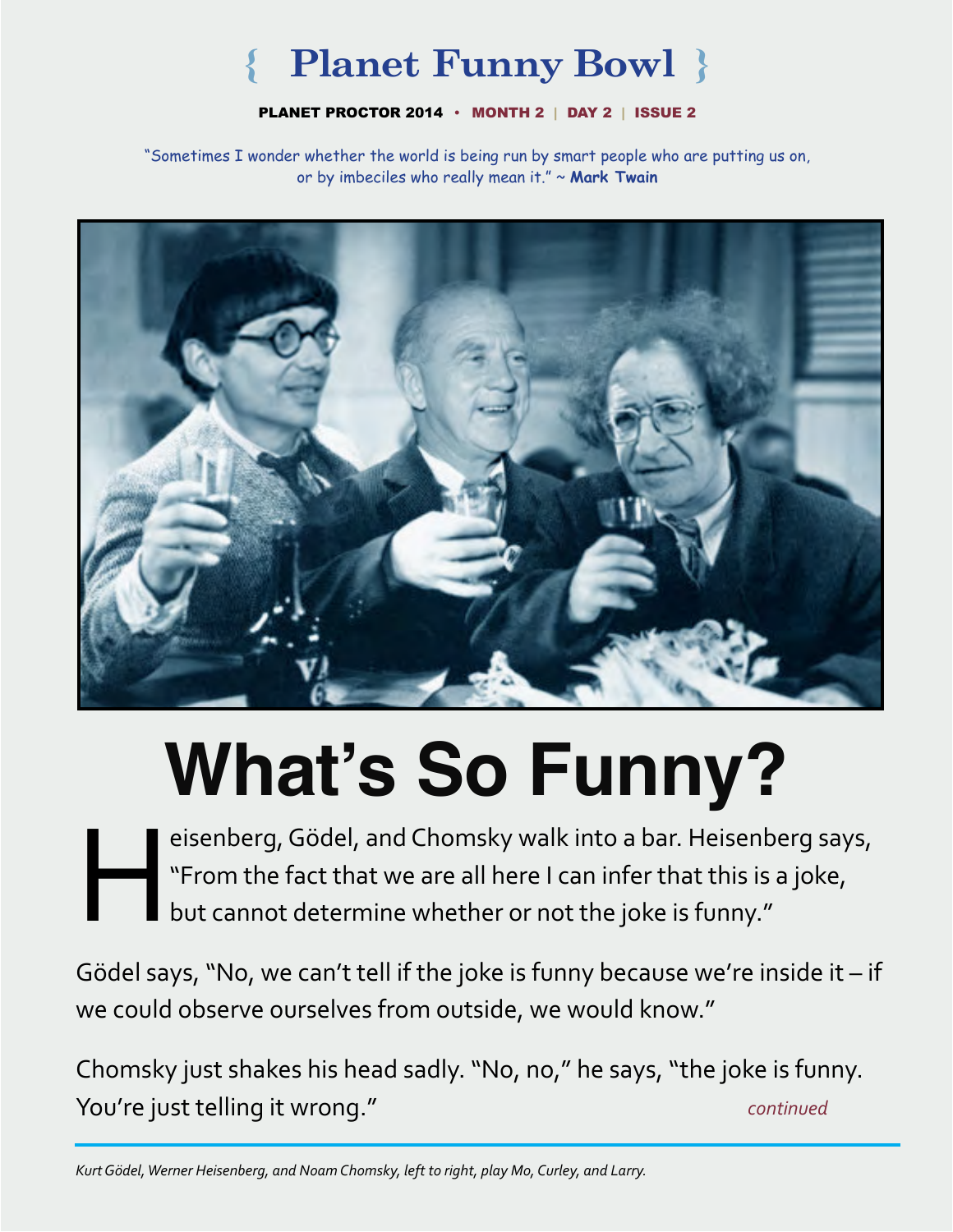"Football, beer, and above all gambling, filled up the horizon of their minds. To keep them in control was not difficult." ~ **George Orwell**, '1984'

*Dear Friends, As you will see in this orbit, I've been getting a lot of good jokes from Planeteers lately, and mostly non-political, because I think folks are fed up with politics these daze; so, amid the usual 'lectures' and thought-provoking quotes from folks much wiser than I, I'm sharing a bunch with you. Enjoy!*

The U. S. is best described as a collection of societies. ~ **Phil's Phunny Phacts**

#### A SUPER FAN

A man had 50-yard-line tickets for the Super Bowl. As he sat down, he noticed that the seat next to him was empty. He asked the man on the other side whether anyone was

sitting there. "No," the man replied. "The seat is empty."

"This is incredible," said the first guy. "Who in their right mind would have a seat like this for the Super Bowl, the biggest sporting event in the world and not use it?" The second man replied, "Well, actually, the seat belongs to me. I was supposed to come with my wife, but she passed away. This



*Seattle Seahawks' Richard Sherman and Denver Broncos' Colin Kaepernick*

will be the first Super Bowl we haven't been together since we got married in 1967."

"Oh, I'm sorry to hear that; that's terrible. But couldn't you find someone else – a friend or relative, or even a neighbor to take the seat?"

The man shook his head. "No, they're all at the funeral."

"It sometimes strikes me that men and women aren't quite the right people for each other." ~ Novelist **Penelope Fitzgerald**

Own Teeth • **CBM** - Covered by Medicare • **CUATSC** - See You at the Senior Center • **DWI** - Driving While Incontinent • **FWIW** - Forgot Where I Was • **GGPBL** - Gotta Go, Pacemaker Battery Low • **GHA** - Got Heartburn Again • **HGBM** - Had Good Bowel Movement • **LMDO** - Laughing My Dentures Out • **LOL** - Living on Lipitor • **OMSG** - Oh My, Sorry, Gas • **TOT** - Texting on Toilet • **WAITT** - Who Am I Talking To?"

#### BEING OR NOTHINGNESS

"A human being should be able to change a diaper, plan an invasion, butcher a hog, conn a ship, design a building, write a sonnet, balance accounts, build a wall, set a bone, comfort the dying, take orders, give orders, cooperate, act alone, solve equations, analyze a new problem, pitch manure, program a computer, cook a tasty meal, fight efficiently, die gallantly. Specialization is for insects."

> So wrote Robert A. Heinlein.

"We are here on earth to do Good unto others. What the others are here for, I have no idea." – **W.H. Auden**

#### TEXTING FOR **SENIORS**

**ATD** - At the Doctor's **BFF** - Best Friends Funeral **BTW** - Bring the **Wheelchair BYOT** - Bring Your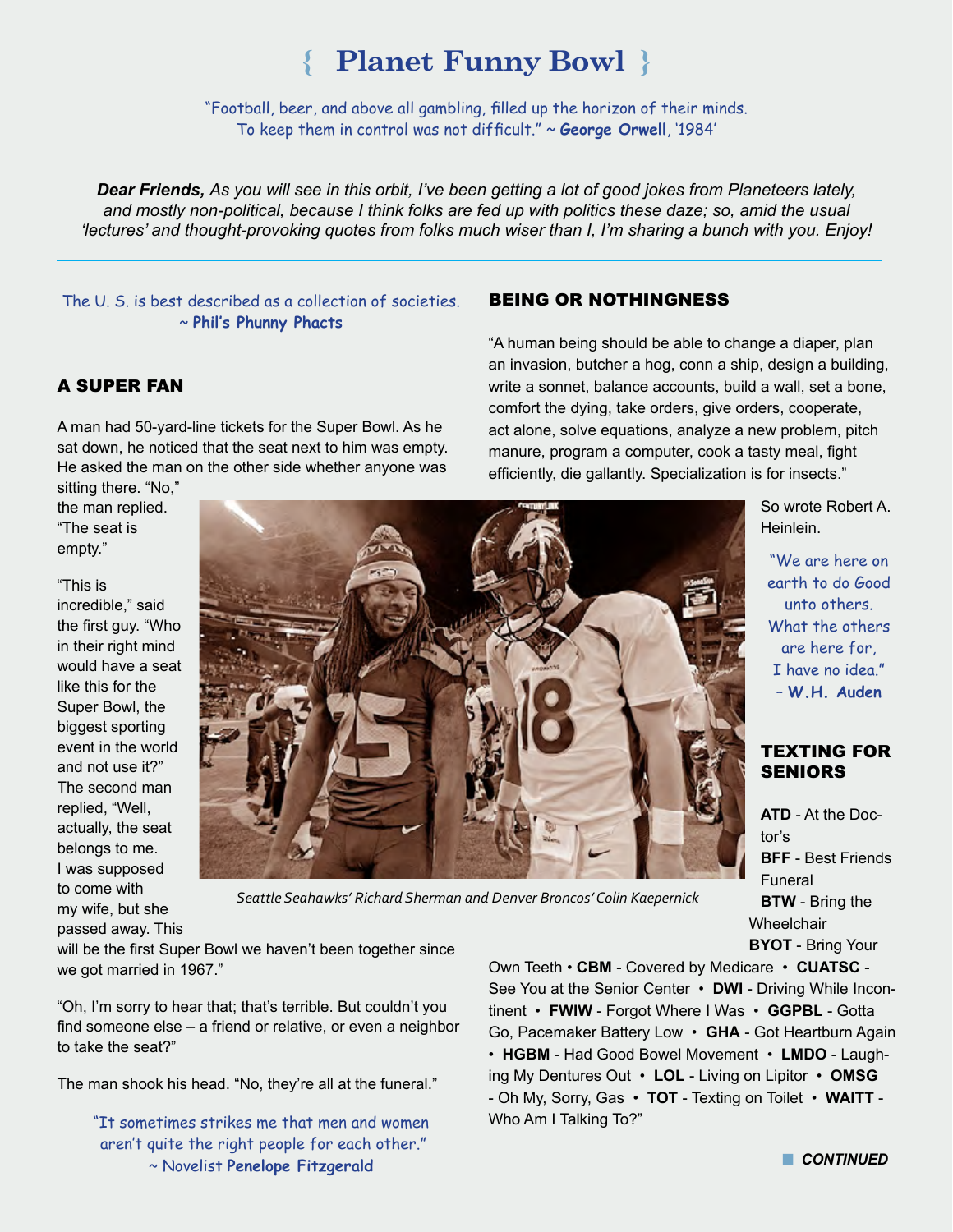

"Cooking skills and humor a plus (will be flipping pancakes). Must be comfortable wearing only underwear." ~ **Casting Call**

#### GIVE HIM A HAND

An old golfer comes in from a round of golf at a new course and heads into the grillroom. As he passes through the swinging doors he sees a sign hanging over the bar:

#### **Cold Beer: \$2 Hamburger: \$2.25 Cheeseburger: \$2.50 Chicken Sandwich: \$3.50 Hand Job: \$50**

Checking his wallet to be sure he has the necessary payment, the old golfer walks up to the bar and beckons to the exceptionally attractive female bartender who is serving drinks to a couple of sun-wrinkled golfers. She glides down behind the bar to the old golfer.

"Yes?" she inquires with a wide, knowing smile, "May I help you?"

The old golfer leans over the bar and whispers, "I was wondering, young lady," he whispers, "Are you the one who gives the hand jobs?" She looks into his eyes with that wide smile and purrs: "Yessir, I sure am."

The old golfer leans closer and into her left ear and says softly, "Well, wash your hands real good because I want a cheeseburger."

> "Whenever you find yourself on the side of the majority, it is time to pause and reflect." ~ **Mark Twain**

#### SOUND ADVICE

"**Acyrologia** is the incorrect use of a word where you displace one word with another that sounds familiar but has a totally differential meaning. Why people due this is a mystery. Maybe they want to seemingly sound more articular, or educational.

"But in the pursuit of sounding intelligible, what they sound like is completely delugenal. For those of us who long to see the English language used probably, this is intellerable. In fact, stench defenders of the English language can wind up going star-craving mad.

"Imminent English language professor **Mr. Mortimer Wigglesworth-Crumpet III** upon hearing too many of these eras, banged his head against a brick wall one too many times and wound up in a comma. **Mrs. Clementine Burpee** from Rochester, New York, lies forever crumpled in the feeble position muttering, 'I took Rex to the vet to be neutered, not tutored.' Her beloved poodle in the meantime can be found doing *The New York Times* crossword. And what about young **Belinda Hup**, who was so distrot she stole a tub of lipstick and was prostituted for shoplifting.

"So, please, for the love of the English language -- don't miss it up." *Copyright 2014 by [Lauran](http://www.bubblews.com/news/2154098-are-you-guilty-of-acyrologia-yule-have-to-reed-to-find-out)*

February 1865 was the only month recorded in history NOT to have had a full moon. ~ **Phil's Phunny Phacts**

#### **n** CONTINUED

THROUGHOUT THE 'PLANET,' CLICKING BOLD, DARK RED TYPE OPENS A RELATED INTERNET LINK.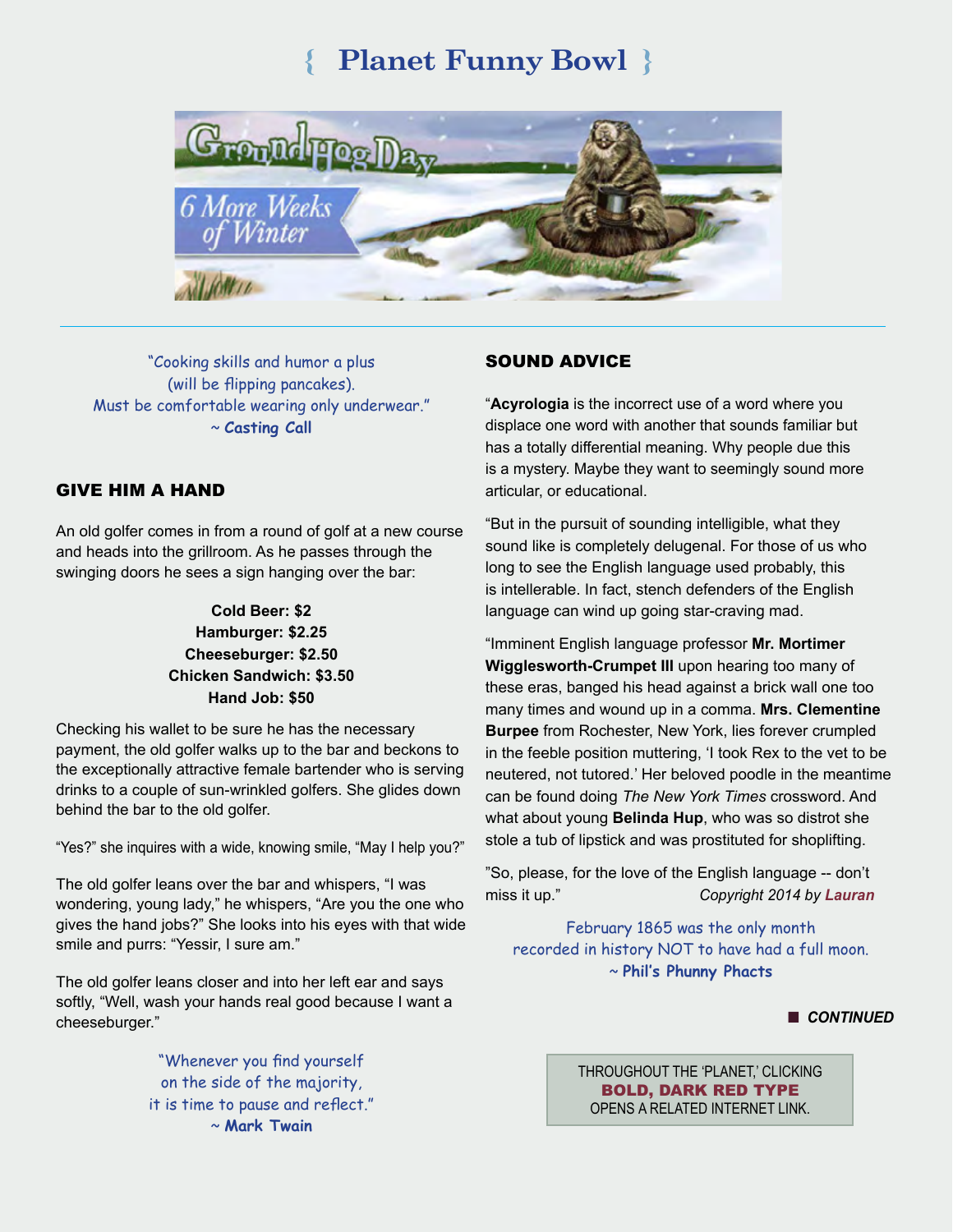"The 'digital highway' is just another street teeming with people who are often hurting, men and women looking for salvation or hope." ~ **Pope Francis**

#### SPEAK ENGRISH, TROOP!

A woman in line at a grocery store is yakking away on her mobile phone in a foreign language, and the guy standing behind her seems obviously miffed. When she hangs up, he says, "Ma'am, I didn't want to interrupt your conversation, but you know, you're in America, now. And we speak English here…"

"Excuse me?" replies the woman.

"I said," and he continues very slowly, "If you want to speak Mexican, go back to Mexico. In America, we speak English!"

"Sir," explains the lady, "I was speaking Navajo. If you want to speak English, go back to England."

"There is a cult of ignorance in the United States, and there has always been…nurtured by the false notion that democracy means that 'my ignorance is just as good as your knowledge.'" ― **Isaac Asimov**

to, but now we're allowed to write as many tickets as we can. Fair? You want me to be fair? Listen, 'fair' is a place where you go to ride on rides, eat cotton candy and corn dogs, and step in monkey poop.

If you take your hands off the car, I'll make your birth certificate a worthless document. Can you run faster than 1200 feet per second? Because that's the speed of the bullet that'll be chasing you. If you run, you'll only go to jail tired. And relax, the handcuffs are tight because they're new. They'll stretch after you wear them a while. The answer to this last question will determine whether you are drunk or not: Was Mickey Mouse a cat or a dog?

You didn't think we give pretty women tickets? You're right, we don't. Sign here…

"Hollywood must be the only place on earth where you can be fired by a man wearing a Hawaiian shirt and a baseball cap." – **Steve Martin**

**n** CONTINUED

#### WHAT'S THE MATTER, OFFICER?

*Actual comments transcribed from police car videos around the country*:

You don't know how fast you were going? I guess that means I can write anything I want to on the ticket, huh? You know, stoplights don't come any redder than the one you just went through. Just how big were those 'two beers' you say you had?

Warning! You want a warning? O.K, I'm warning you not to do that again or I'll give you *another* ticket. Yes, sir, you can talk to the shift supervisor, but I don't think it will help. Oh, did I mention that *I'm* the shift supervisor? I'm glad to hear that the Chief [of Police] is a personal friend of yours – you know someone who can post your bail.

Yeah, we have a quota. Two more tickets and my wife gets a toaster oven. Actually, no sir, we don't have quotas anymore. We used

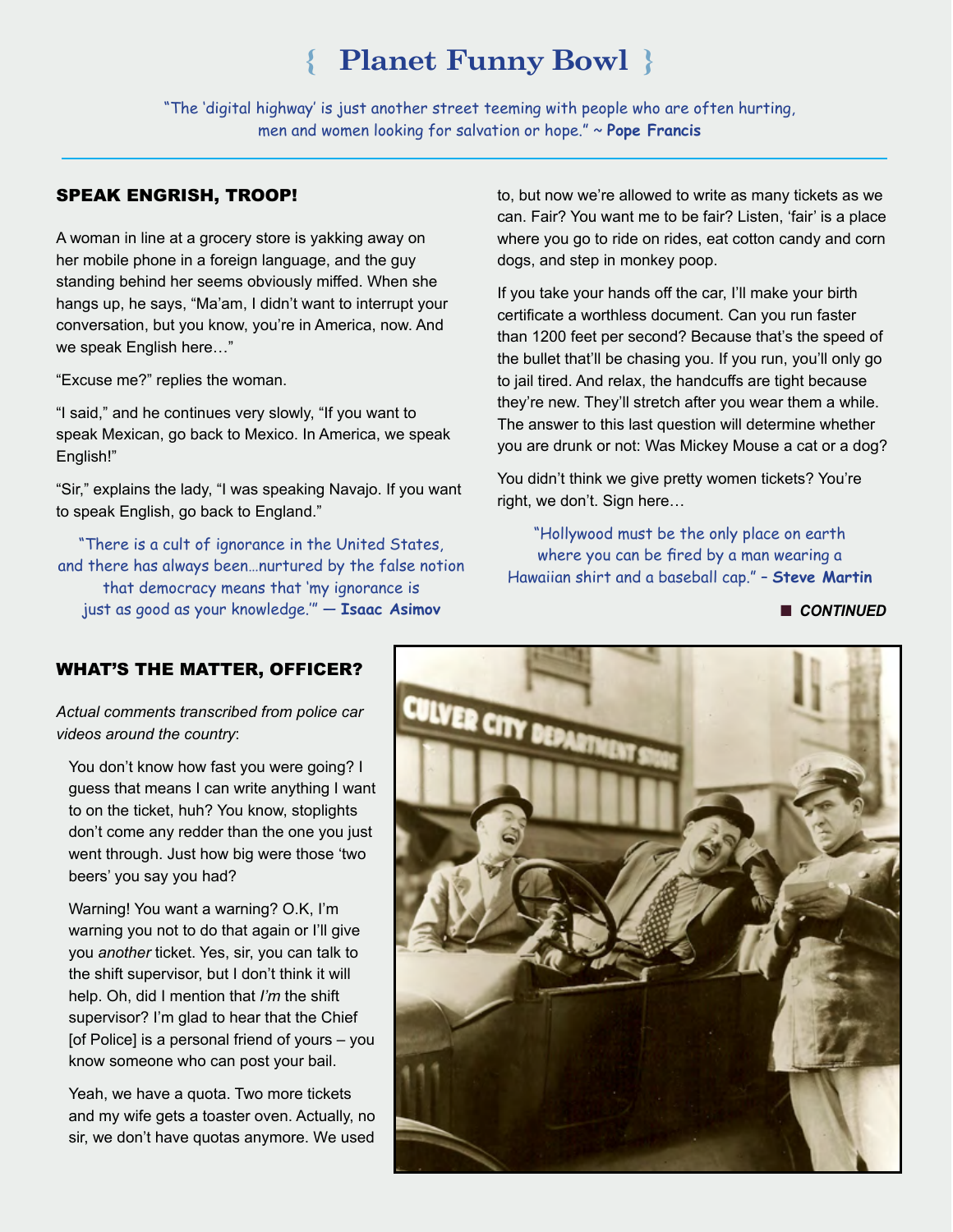"Experience is what you get when you don't get what you want." ~ **Dan Stanford**

#### PULLING A FAST ONE

A very confident Marine Corps pilot walks into a bar and takes a seat next to a very attractive woman. He gives her a quick glance then casually looks at his watch for a moment. The woman notices this and asks, "Is your date running late?"

"No," he replies, "I just got this state-of-the-art watch, and I was just testing it." The intrigued woman says, "A state-ofthe-art watch? What's so special about it?"

The pilot says, "It uses alpha waves to talk to me telepathically."

"What's it telling you now?" she asks. "Well, it says you're not wearing any panties...." The woman giggles and replies, "Well it must be broken because I *am* wearing panties!"

The fighter pilot smirks, taps his watch and says, "Damn thing's an hour fast."

> "Never forget that a half truth is a whole lie." ~ **Phil's Phunny Phacts**

#### IT'S A LIVING

**Buckminster Fuller** once wrote, "We should do away with the absolutely specious notion that everybody has to earn a living. It is a fact today that one in 10,000 of us can make a technological breakthrough capable of supporting all the rest. The youth of today are absolutely right in recognizing this nonsense of earning a living.

"We keep inventing jobs because of this false idea that everybody has to be employed at some kind of drudgery because, according to **Malthusian Darwinian** theory, he must justify his right to exist. So we have inspectors of inspectors and people making instruments for inspectors to inspect inspectors.

"The true business of people should be to go back to school and think about whatever it was they were thinking about before somebody came along and told them they had to earn a living."

SAY UNCLE

**Uncle Tad Baker** will be holding open auditions beginning March 2014 for the longawaited **United States Farting Championships** to be held in Reno, Nevada in June 2014! If you're a seasoned Farter who can blast on cue, and you could use a cool \$10,000, then get yourself in shape for what looks to be some fierce competition. Send Uncle Tad a note and/or short audition tape. **[HERE'S](https://archive.org/details/FartingContestPromo1stAnnualSanFranciscoFartingContest)** a sample from the Original San Francisco Farting Contest.

Folks, this is, to me, a modern iteration of the original 1946 Crepitation Contest record, brilliantly created by a pair of Canadian comics. I still have a copy. **[MORE](http://www.youtube.com/watch?v=2FyD95Hv7CU)**

> "You just have to trust your own madness." ~ **Clive Barker**

[JUMPY](http://rapidtrabbit.livejournal.com/888873.html) [HUNGARY SWINGS](http://www.youtube.com/watch?v=s_IHDJQudmo) **[TEDDY](http://vimeo.com/65972866) [SKYPARK](http://www.chonday.com/Videos/parking-lamborghini-sky-garage-singapore)** [WE MADE IT](http://vimeo.com/52231459) [LAPSES](http://www.youtube.com/watch?v=ASi1tewg8Co&feature=youtu.be) [TRIO](http://www.artsjournal.com/slippeddisc/2014/01/ultra-rare-film-of-the-million-dollar-trio.html) [LISTING](http://biggeekdad.com/2014/01/25-useless-facts/) [221B](http://blog.pixiehill.com/2014/01/221b-baker-street.html) [GUMMIES](http://www.amazon.com/Haribo-Gummy-Candy-Sugarless-5-Pound/product-reviews/B000EVQWKC/ref=dp_top_cm_cr_acr_txt?showViewpoints=1) [BANNED](http://www.burlingamepezmuseum.com/bannedtoy/) [POSTAL CAT](http://blog.petflow.com/you-literally-will-not-believe-what-this-cat-does-to-this-mailman-i-almost-peed-myself-laughing/) [IT'S STILL ART](http://www.rinostefanotagliafierro.com/beauty_video.html) **[TAPSKI](http://www.youtube.com/watch?v=vZAK7RwSb5A)** [DRAGON NAME](https://www.facebook.com/photo.php?fbid=573409802720319&set=a.141780109216626.27495.124580900936547&type=1&theater) TRENDS

PLANETCLICK

"The end of democracy and the defeat of the American Revolution will occur when government falls into the hands of lending institutions and moneyed incorporations." ~ **Thomas Jefferson**

#### PETER BERGMAN-SEEGER SINGER

Our friend, producer **Andy Thomas**, wrote after hearing of **Pete Seeger**'s passing, "Remarkable how someone's passing can bring a fleeting moment from the past into sharp focus. In 2005, **Peter Bergman** and I traveled to Toronto where he was speaking at 'Idea City,' an eclectic Canadian conference in the vein of TED.

"As I was preparing the stage during rehearsal, the director of the event came to me and asked if I could convince Peter to sing 'We Shall Overcome' during his presentation – apparently confusing Peter with Pete Seeger who was scheduled to perform later the same day at the conference. The situation was quickly resolved after much initial and comedic confusion.

"That evening there was a reception for all the

**n** CONTINUED